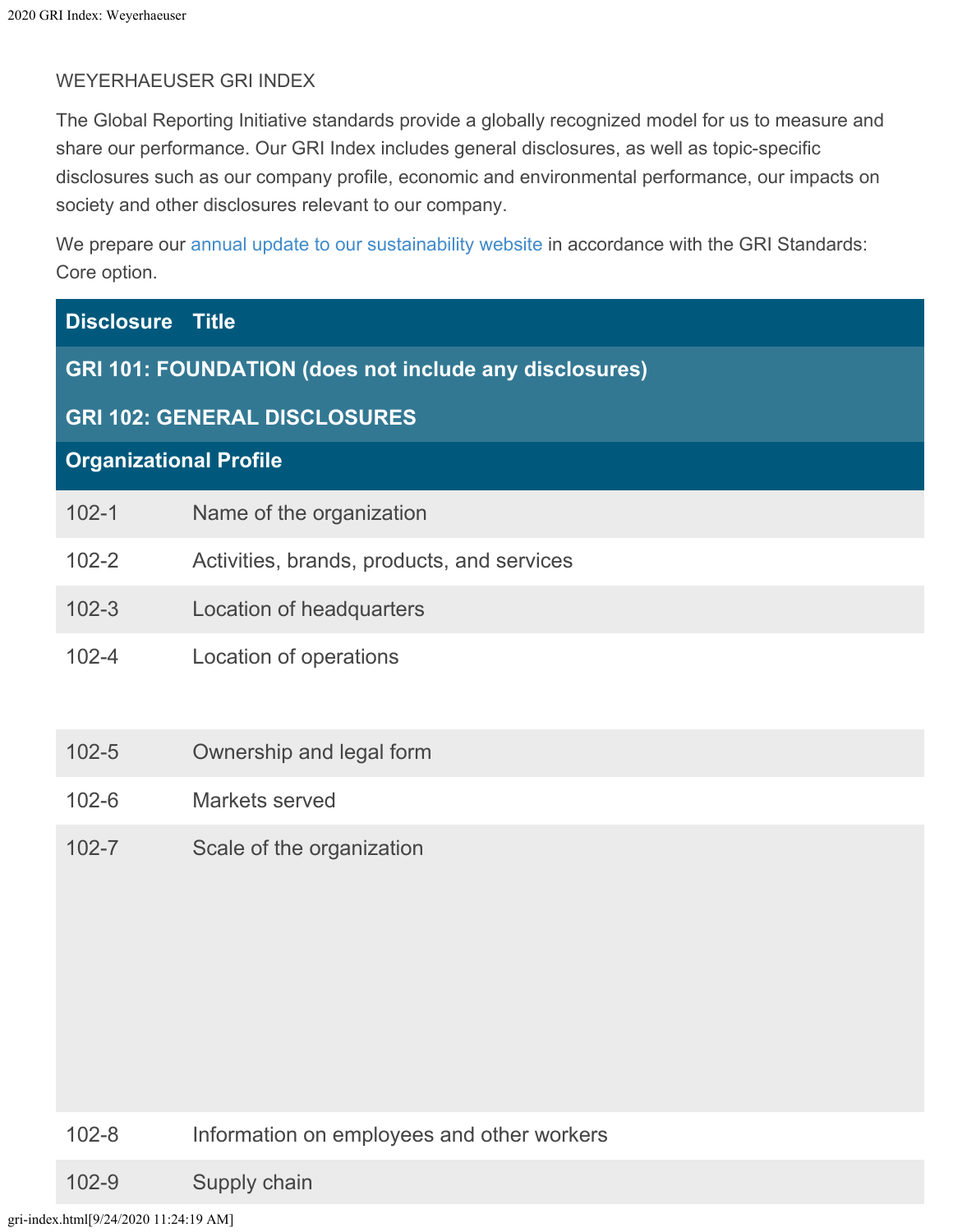| $102 - 10$      | Significant changes to the organization and its supply chain |
|-----------------|--------------------------------------------------------------|
| $102 - 11$      | Precautionary principle or approach                          |
| $102 - 12$      | <b>External initiatives</b>                                  |
| $102 - 13$      | Membership of associations                                   |
| <b>Strategy</b> |                                                              |
| $102 - 14$      | Statement from senior decision-maker                         |
| $102 - 15$      | Key impacts, risks, and opportunities                        |

| <b>Ethics and integrity</b> |                                                                               |  |  |
|-----------------------------|-------------------------------------------------------------------------------|--|--|
| $102 - 16$                  | Values, principles, standards, and norms of behavior                          |  |  |
| $102 - 17$                  | Mechanisms for advice and concerns about ethics                               |  |  |
| <b>Governance</b>           |                                                                               |  |  |
| $102 - 18$                  | Governance structure                                                          |  |  |
| $102 - 19$                  | Delegating authority                                                          |  |  |
| $102 - 20$                  | Executive-level responsibility for economic, environmental, and social topics |  |  |
| $102 - 21$                  | Consulting stakeholders on economic, environmental, and social topics         |  |  |
| $102 - 22$                  | Composition of highest governance body and its committees                     |  |  |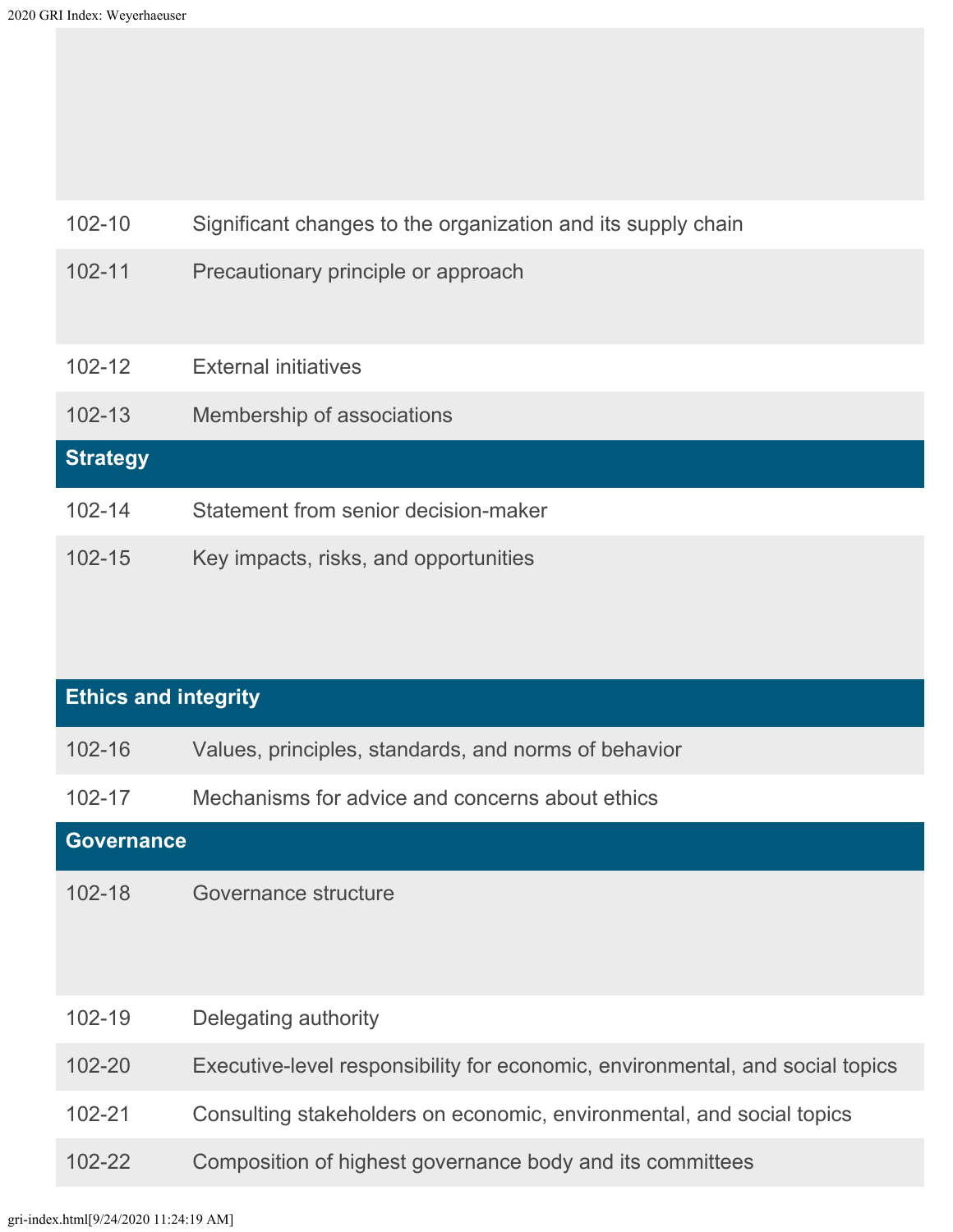|  | 2020 GRI Index: Weyerhaeuser<br>102-23 | Chair of the highest governance body                                     |
|--|----------------------------------------|--------------------------------------------------------------------------|
|  | $102 - 24$                             | Nominating and selecting the highest governance body                     |
|  | 102-25                                 | Conflicts of interest                                                    |
|  | 102-26                                 | Role of highest governance body in setting purpose, values, and strategy |
|  | 102-27                                 | Collective knowledge of highest governance body                          |
|  | 102-28                                 | Evaluating the highest governance body's performance                     |
|  | 102-29                                 | Identifying and managing economic, environmental, and social impacts     |
|  | 102-30                                 | Effectiveness of risk management processes                               |
|  | $102 - 31$                             | Review of economic, environmental, and social topics                     |
|  | 102-32                                 | Highest governance body's role in sustainability reporting               |
|  | 102-33                                 | Communicating critical concerns                                          |
|  | 102-34                                 | Nature and total number of critical concerns                             |
|  | 102-35                                 | <b>Remuneration policies</b>                                             |
|  | 102-36                                 | Process for determining remuneration                                     |
|  | 102-37                                 | Stakeholders' involvement in remuneration                                |
|  | 102-38                                 | Annual total compensation ratio                                          |
|  | 102-39                                 | Percentage increase in annual total compensation ratio                   |
|  |                                        | <b>Stakeholder Engagement</b>                                            |
|  | 102-40                                 | List of stakeholder groups                                               |

102-41 Collective bargaining agreements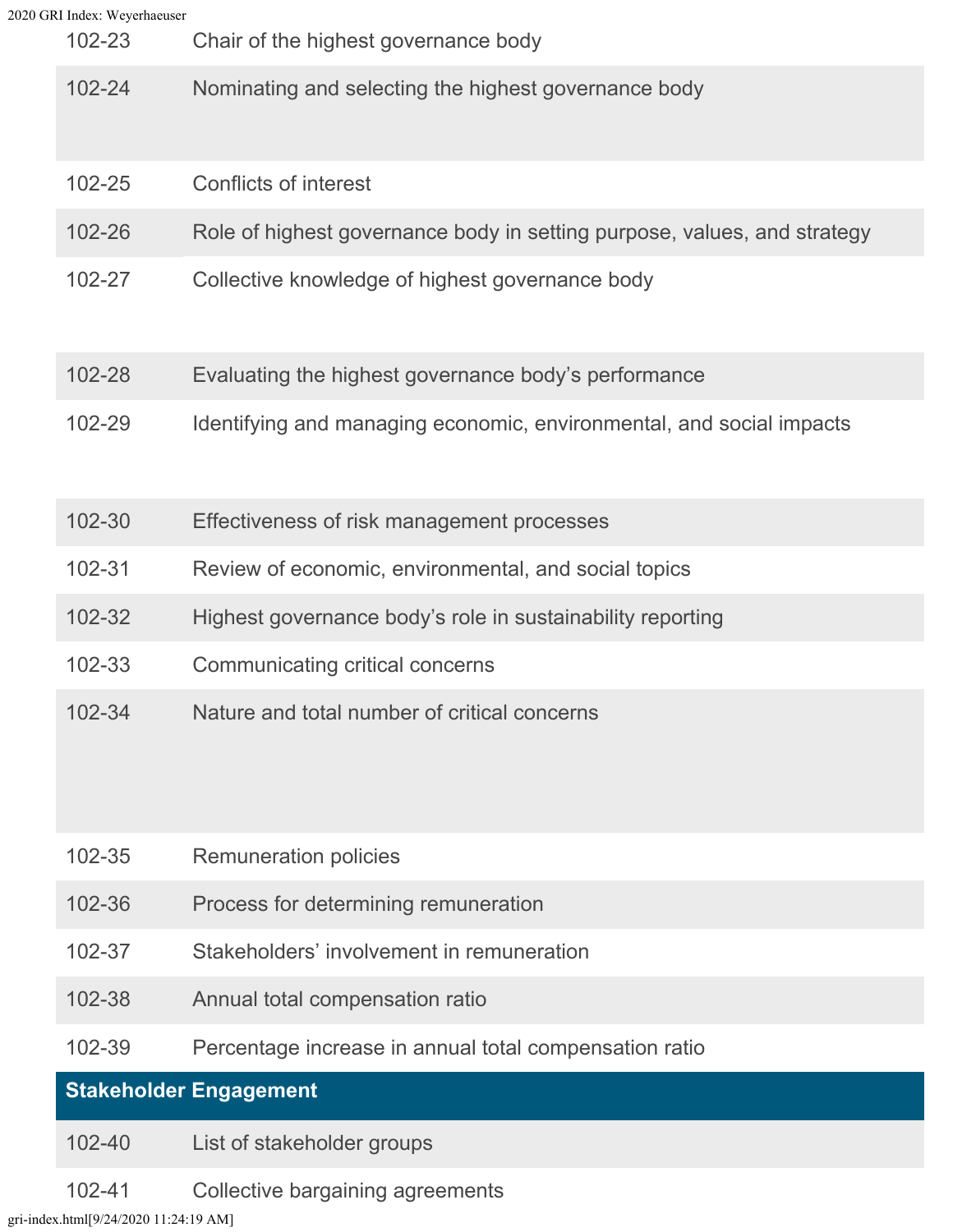| 102-42 |  | Identifying and selecting stakeholders |
|--------|--|----------------------------------------|
|        |  |                                        |

- 102-43 Approach to stakeholder engagement
- 102-44 Key topics and concerns raised

## **Reporting Practice**

- 102-45 Entities included in consolidated financial statements
- 102-46 Defining report content and topic boundaries
- 102-47 List of material topics
- 102-48 Restatements of information
- 102-49 Changes in reporting
- 102-50 Reporting period
- 102-51 Date of most recent report
- 102-52 Reporting cycle
- 102-53 Contact point for questions regarding the report
- 102-54 Claims of reporting in accordance with the GRI Standards
- 102-55 GRI content index
- 102-56 External assurance

#### **GRI:103 MANAGEMENT APPROACH**

103-1 Explanation of the material topic and its boundary

103-2 The management approach and its components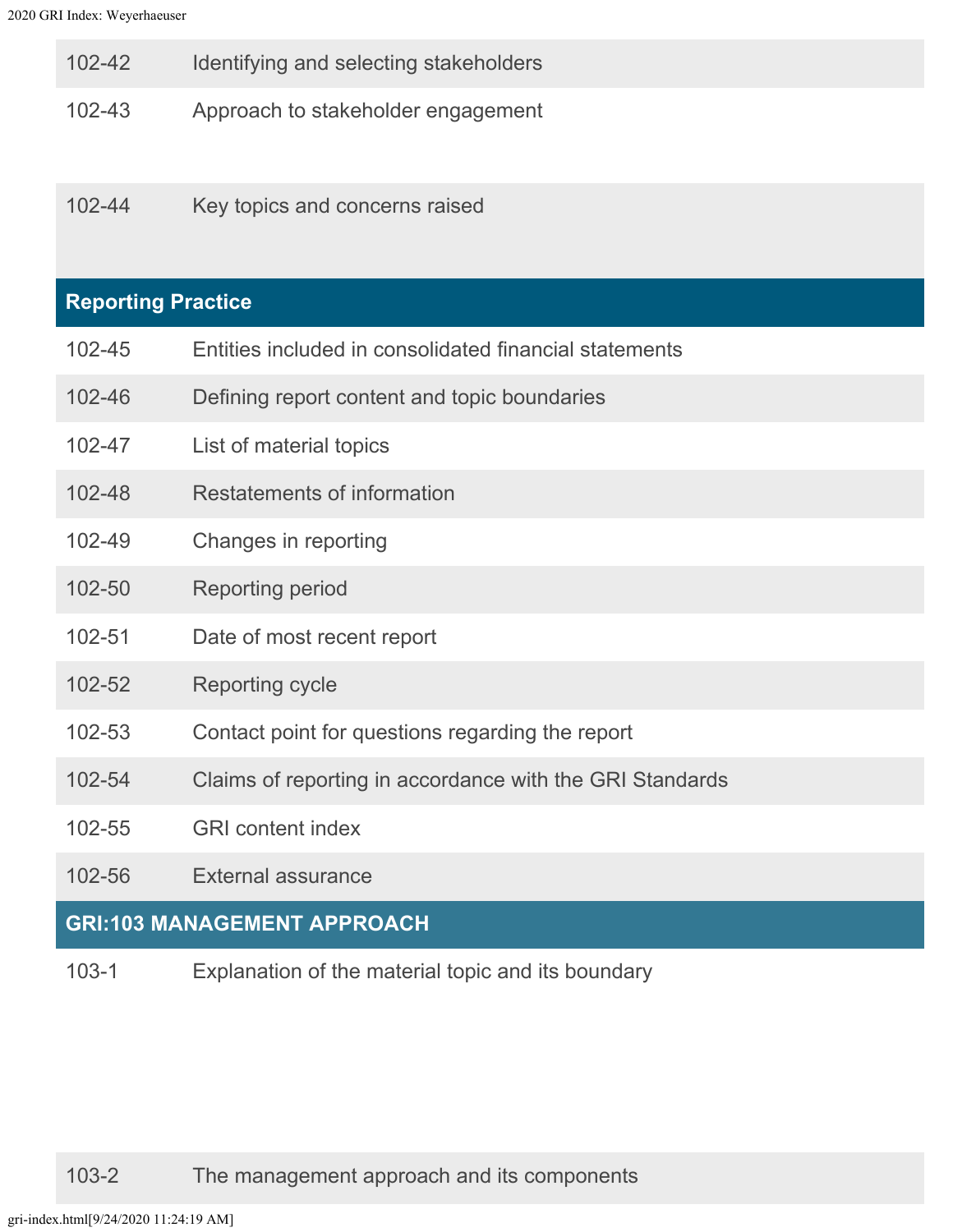## 103-3 Evaluation of the management approach

# **200 ECONOMIC GRI 201: ECONOMIC PERFORMANCE**

- 201-1 Direct economic value generated and distributed
- 201-2 Financial implications and other risks and opportunities due to climate change

## 201-3 Defined benefit plan obligations and other retirement plans

## **GRI 203: INDIRECT ECONOMIC IMPACTS**

203-2 Significant indirect economic impacts

## **GRI 204: PROCUREMENT PRACTICES**

204-1 Proportion of spending on local suppliers

## **GRI 205: ANTI-CORRUPTION**

205-1 Operations assessed for risks related to corruption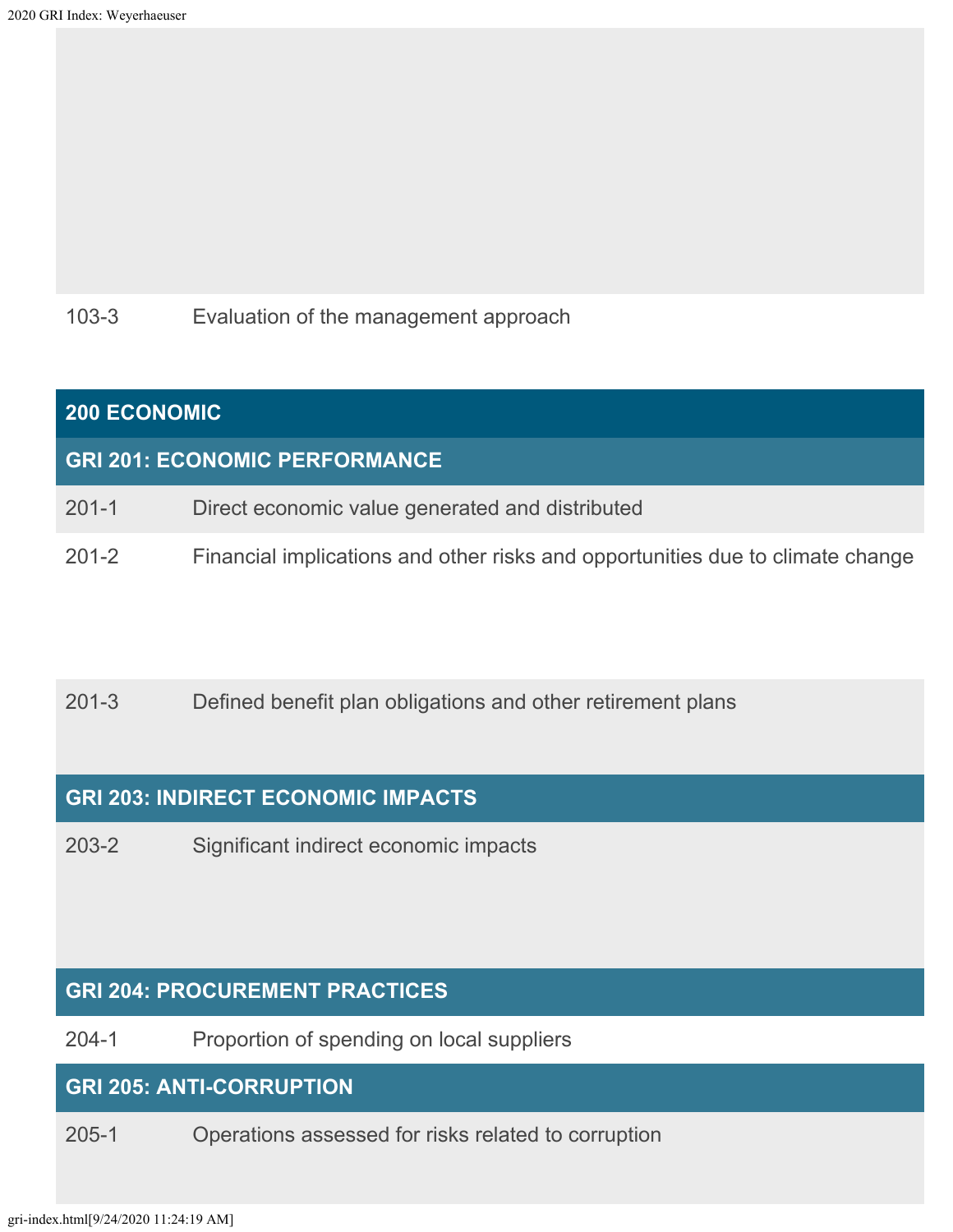205-2 Communication and training about anti-corruption policies and procedures

#### 205-3 Confirmed incidents of corruption and actions taken

### **GRI 206: ANTI-COMPETITIVE BEHAVIOR**

206-1 Legal actions for anti-competitive behavior, antitrust, and monopoly practices

#### **300 ENVIRONMENTAL**

#### **GRI 301: MATERIALS**

- 301-1 Materials used by weight or volume
- 301-2 Recycled input materials used
- 301-3 Reclaimed products and their packaging materials

#### **GRI 302: ENERGY**

- 302-1 Energy consumption within the organization
- 302-2 Energy consumption outside the organization
- 302-3 Energy intensity
- 302-4 Reduction of energy consumption
- 302-5 Reductions in energy requirements of products and services

#### **GRI 303: WATER**

303-1 Water withdrawal by source

303-2 Water sources significantly affected by withdrawal of water

#### **GRI 304: BIODIVERSITY**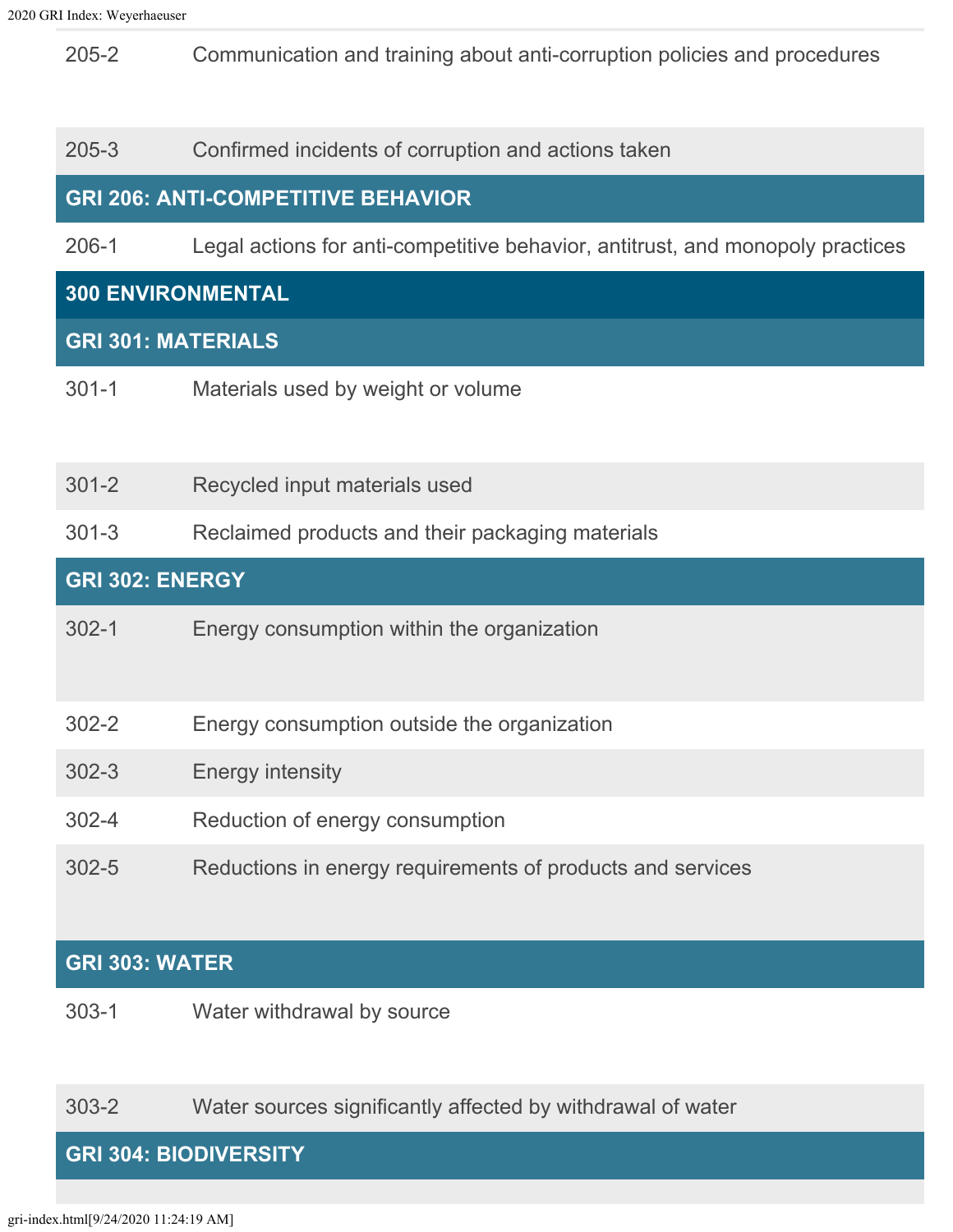304-1 Operational sites owned, leased, managed in, or adjacent to, protected areas a 304-2 Significant impacts of activities, products, and services on biodiversity 304-3 Habitats protected or restored 304-4 IUCN Red List species and national conservation list species with habitats in ar

| <b>GRI 305: EMISSIONS</b> |                                                     |  |
|---------------------------|-----------------------------------------------------|--|
| $305 - 1$                 | Direct (Scope 1) GHG emissions                      |  |
| $305 - 2$                 | Energy indirect (Scope 2) GHG emissions             |  |
| $305 - 3$                 | Other indirect (Scope 3) GHG emissions              |  |
| $305 - 4$                 | <b>GHG</b> emissions intensity                      |  |
| $305 - 5$                 | <b>Reduction of GHG emissions</b>                   |  |
| $305 - 7$                 | $NOx$ , $SOx$ , and other significant air emissions |  |

## **GRI 306: EFFLUENTS AND WASTE**

306-2 Waste by type and disposal method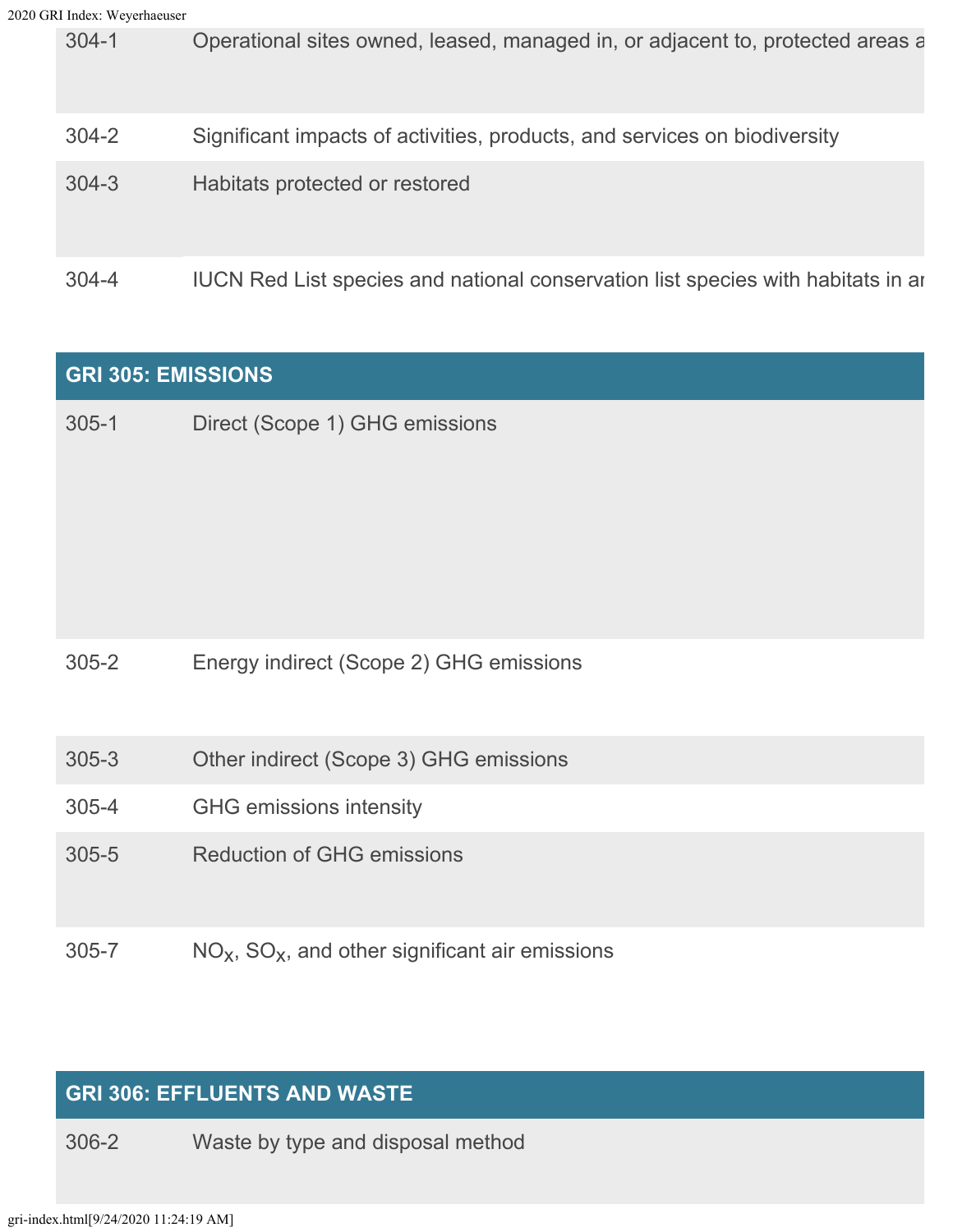306-3 Significant spills

## **GRI 307: ENVIRONMENTAL COMPLIANCE**

307-1 Non-compliance with environmental laws and regulations

## **GRI 308: SUPPLIER ENVIRONMENTAL ASSESSMENT**

308-1 New suppliers that were screened using environmental criteria

308-2 Negative environmental impacts in the supply chain and actions taken

## **400 SOCIAL GRI 401: EMPLOYMENT** 401-1 New employee hires and employee turnover

#### 401-2 Benefits provided to full-time employees that are not provided to temporary or p

401-3 Parental leave

## **GRI 402: LABOR/MANAGEMENT RELATIONS**

402-1 Minimum notice periods regarding significant operational changes

## **GRI 403: OCCUPATIONAL HEALTH AND SAFETY**

403-1 Workers' representation in formal joint management–worker health and safety c

- 403-2 Type of injury and rates of injury, occupational diseases, lost days, and absente
- 403-3 Workers with high incidence or high risk of diseases related to their occupation
- 403-4 Health and safety topics covered in formal agreements with trade unions

### **GRI 404: TRAINING AND EDUCATION**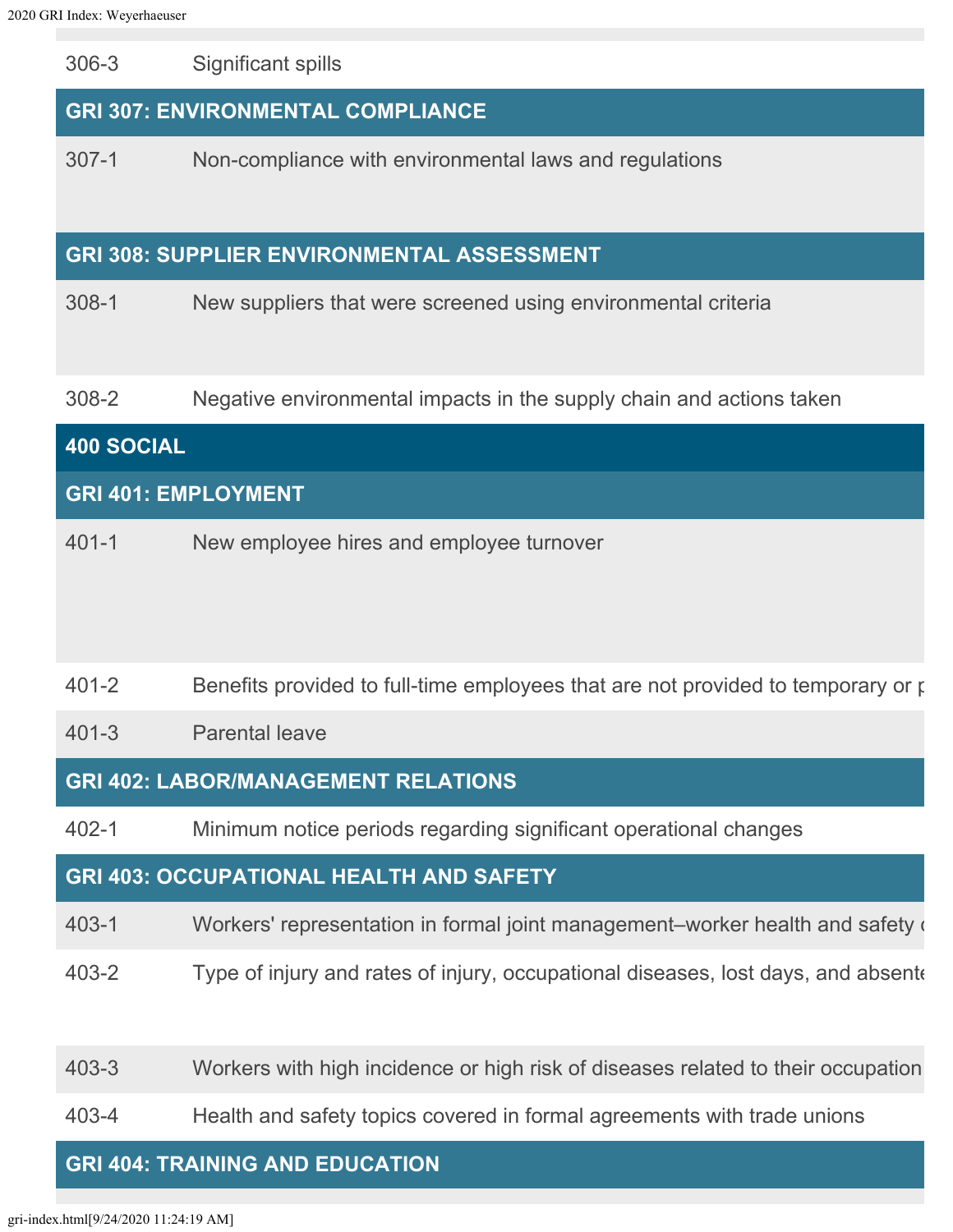404-1 Average hours of training per year per employee

404-2 Programs for upgrading employee skills and transition assistance programs

404-3 Percentage of employees receiving regular performance and career developme

## **GRI 405: DIVERSITY AND EQUAL OPPORTUNITY**

405-1 Diversity of governance bodies and employees

405-2 Ratio of basic salary and remuneration of women to men

## **GRI 406: NON-DISCRIMINATION**

406-1 Incidents of discrimination and corrective actions taken

**GRI 407: FREEDOM OF ASSOCIATION AND COLLECTIVE BARGAINING**

407-1 Operations and suppliers in which the right to freedom of association and collec

## **GRI 409: FORCED OR COMPULSORY LABOR**

409-1 Operations and suppliers at significant risk for incidents of forced or compulsory

## **GRI 411: RIGHTS OF INDIGENOUS PEOPLES**

411-1 Incidents of violations involving rights of Indigenous peoples

## **GRI 412: HUMAN RIGHTS ASSESSMENT**

412-2 Employee training on human rights policies or procedures

412-3 Significant investment agreements and contracts that include human rights clau

## **GRI 413: LOCAL COMMUNITIES**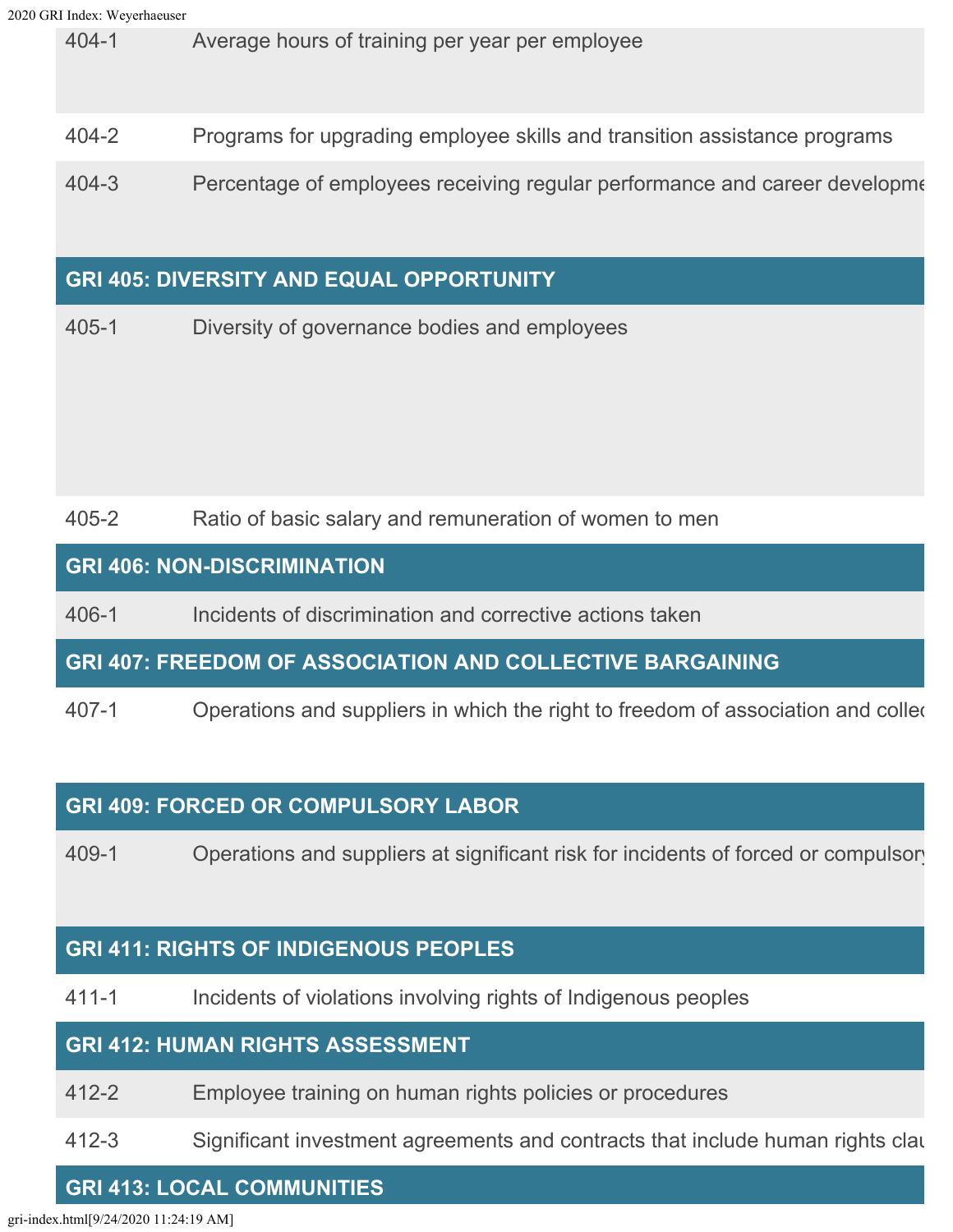413-1 Operations with local community engagement, impact assessments, and develogie

## **GRI 414: SUPPLIER SOCIAL ASSESSMENT**

414-1 New suppliers that were screened using social criteria

414-2 Negative social impacts in the supply chain and actions taken

#### **GRI 415: PUBLIC POLICY**

415-1 Political contributions

## **GRI 416: CUSTOMER HEALTH AND SAFETY**

416-1 Assessment of the health and safety impacts of product and service categories

416-2 Incidents of non-compliance concerning the health and safety impacts of produ

#### **GRI 417: MARKETING AND LABELING**

- 417-1 Requirements for product and service information and labeling
- 417-2 Incidents of non-compliance concerning product and service information and la
- 417-3 Incidents of non-compliance concerning marketing communications

#### **GRI 419: SOCIOECONOMIC COMPLIANCE**

419-1 Non-compliance with laws and regulations in the social and economic area